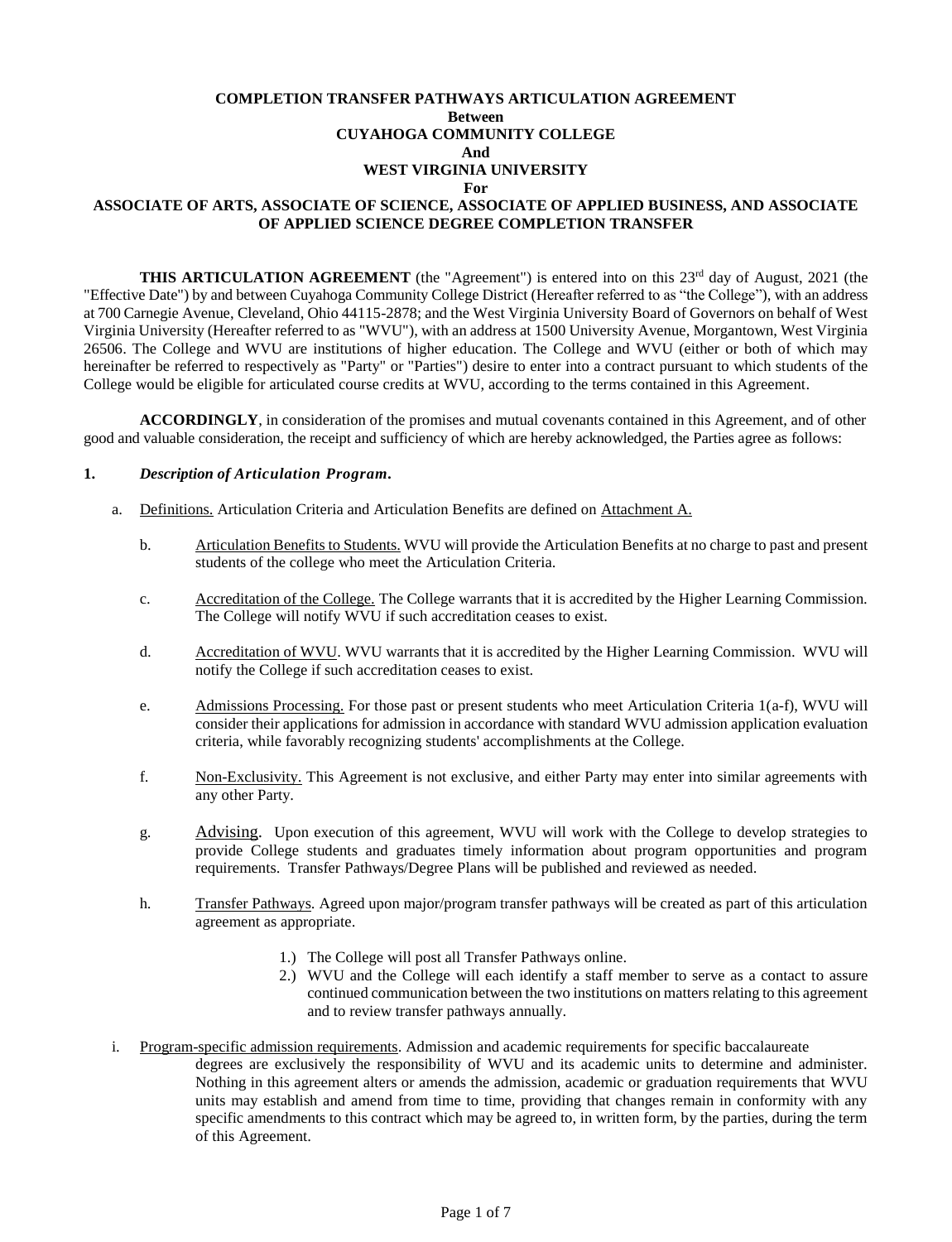### **2.** *Term and Termination.*

a. Term. This Agreement will run from the Effective Date and shall automatically expire on the last day of the 2025 Spring term of the College.

## b. Termination.

 i. Either party may terminate this Agreement in the event of a material breach by the other party, effective upon the later date to occur of (i) the end of the next admissions application and review period of WVU, or (ii) the date that is 90 days after the notice that includes a description of the breach; *provided* in either case that the breaching party shall be allowed until said effective date to cure said breach, and if the breach is so cured the termination notice will be of no effect.

 ii. Either party may terminate this Agreement at any time for any or no reason, effective one year after providing written notice of its intent to terminate to the other party.

c. Post-Termination. Upon expiration or termination of this Agreement for any reason, College students previously accepted by or admitted to WVU shall continue to receive the benefits contemplated by this Agreement and the WVU catalog rights from the term in which they are admitted to WVU as set forth in Attachment A which is attached hereto and made a part of this Agreement.

# **3.** *Miscellaneous*

- a. Severability. If any Section or provision of this Agreement be held illegal, unenforceable or in conflict with any law by a court of competent jurisdiction, such Section or provision of this Agreement shall be deemed severed from this Agreement and the validity of the remainder of this Agreement shall not be affected thereby.
- b. Survival. Section 2(c) and this Section 3 will survive termination or expiration of this Agreement.
- c. Notices. All notices or other written communications relating to termination, expiration, or any other legal matter relating to this Agreement will be effective when received in accordance with this Section 3(e) and must be given in writing by courier or reputable overnight delivery service, by certified mail, return receipt requested, or if it is delivered by email, when the recipient, by an email sent to the email address for the sender stated in this section 3(e) or by a notice delivered by another method in accordance with this section 3(e), acknowledges having received that email, with an automatic "read receipt" not constituting acknowledgment of an email for purposes of this section 3(e) to either Party at the following address (or to such other address as such Party may substitute, by providing a written notice in the manner specified in this Section):

| For Cuyahoga Community College District:        | For West Virginia University:         |
|-------------------------------------------------|---------------------------------------|
| Lindsay S. English, Ph. D.                      | Maryanne Reed                         |
| Interim Vice President, Learning and Engagement | Provost & Vice President for Academic |
| 700 Carnegie Avenue                             | <b>Affairs</b>                        |
| Cleveland, OH 44115                             | PO Box 6203                           |
|                                                 | Morgantown, WV, 26560                 |
| With a copy to:                                 |                                       |
| Office of General Counsel and Legal Services    | Office of General Counsel             |
| Cuyahoga Community College                      | 105 Stewart Hall                      |
| 700 Carnegie Avenue                             | P.O. Box 6204                         |
| Cleveland, OH 44115                             | Morgantown, WV 26506-6204             |
|                                                 |                                       |

- d. Waivers and Amendments. The waiver by either Party of any provision of this Agreement on any occasion and upon any particular circumstance shall not operate as a waiver of such provision of this Agreement on any other occasion or upon any other circumstance. This Agreement may be modified or amended only via a writing signed by both Parties.
- e. Assignment. Neither Party may assign its rights or delegate its duties under this Agreement; provided, however, that WVU may assign this agreement to a successor board, agency, or commission of the state of West Virginia upon providing written notice to College. Any attempted assignment or delegation in violation of this Section would be null and void.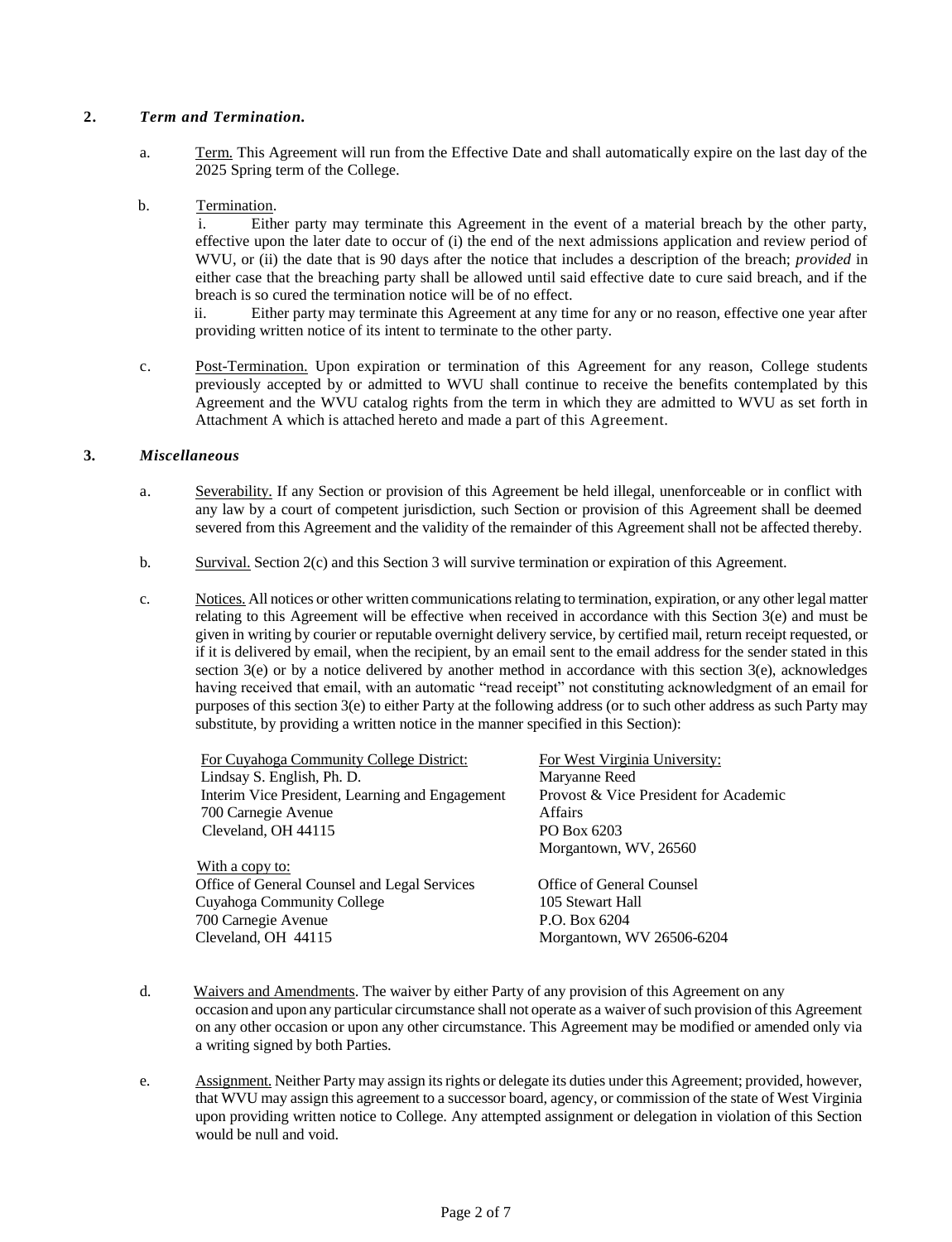- f. Complete Agreement; Integration. This Agreement contains the complete understanding of the Parties with respect to the subject matter hereof and supersedes all other agreements, understandings, communications and promises of any kind, whether oral or written, between the Parties with respect to such subject matter.
- g. Counterparts: Facsimile Signatures; This Agreement may be executed in multiple counterparts, all of which shall be originals and which together shall constitute a single agreement. For the purpose of interpreting this Agreement, facsimile signatures shall be considered equivalent to original signatures.
- h. Independent Contractors. The Parties are independent contractors, and no agency, partnership, franchise, joint venture, or employment relationship is intended or created by this Agreement. Neither Party shall make any commitment, or give the impression that it has authority to make any commitment, on behalf of the other Party.
- i. Compliance with Laws. The Parties will comply with all applicable laws and regulations in performing their obligations hereunder. When taking actions (or failing to act) in any way relating to this Agreement, each Party agrees that it will not unlawfully discriminate against any person on the basis of race, sex, sexual orientation, religion, disability, age, national origin, or ancestry, genetic information, military status, gender identity and expression, veteran status, pregnancy or color.
- j. Data Exchange. The parties should be prepared to exchange information annually regarding student success related to this Agreement. The College will provide upon request a directory list of graduates from the College following each graduation while complying with the Family Educational Rights and Privacy Act, Gramm-Leach-Bliley Act of 1999. WVU will provide the College with information regarding the success of students transferring to WVU while utilizing the benefits of this Agreement.

Both parties will be expected to meet within ninety days of signing of this agreement to determine a process to share information.

k. All promotion and advertising of the Articulation of the Agreement must conform to the statement approved by the College's Integrated Communications Department, (see **Attachment B**).

**INTENDING TO BE LEGALLY BOUND,** by signing below, each Party acknowledges its agreement with the terms and conditions of this Agreement and each signatory represents and warrants that he/she is authorized to sign on behalf of and to bind his/her Party to all of the terms and conditions of this Agreement as of the Effective Date.

# **CUYAHOGA COMMUNITY COLLEGE DISTRICT: WEST VIRGINIA UNIVERSITY:**

By: Lindsay S. (Nglish

Lindsay S. English, Ph.D. Interim Vice President, Learning and Engagement

Maryanne Reed Provost & Vice President for Academic Affairs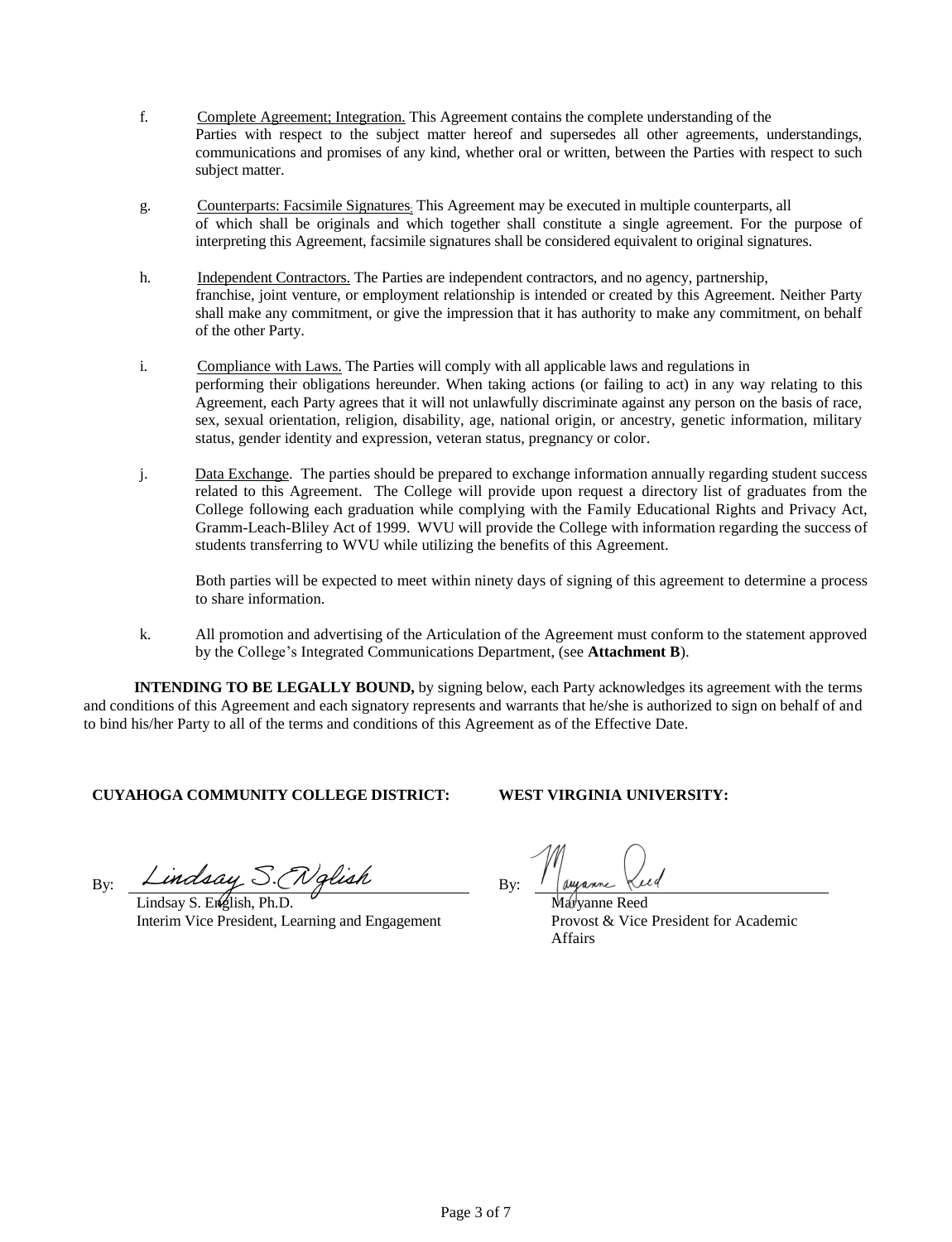#### **ATTACHMENT A To The Articulation Agreement Dated August 23, 2021 By and Between Cuyahoga Community College District and West Virginia University**

#### **Articulation Criteria and Articulation Benefits**

#### **1.** *The articulation criteria ("Articulation Criteria") are:*

- a. Completion of an Associate of Arts, Associate of Science degree, Associate of Applied Business, or Associate of Applied Science.
- b. WVU and the College will establish and approve major/program Transfer Pathways using the sample template in Appendix A. Any revisions to a Transfer Pathway during the term of this Agreement must be approved in writing by the Parties and will be applied to new students undertaking the applicable pathway.
- c. Students must have a minimum GPA of 2.0 or higher in all college level courses.
- d. Associate degree should include completion of gateway (prerequisite) coursework and required math course for students intended major whenever possible and should include completion of all coursework for student's intended major, as shown on the applicable Transfer Pathway*.*
- e. WVU will provide course equivalencies to the College

#### 2. *The articulation benefits ("Articulation Benefits") are:*

- a. Students completing an Associate of Arts or Associate of Science degree will have satisfied the general education requirements at WVU. Completion of the WVU general education requirements will be outlined and guaranteed in any Transfer Pathway for Associate of Applied Business, or Associate of Applied Science degrees from Tri-C.
- b. Courses listed in an approved Transfer Pathway will apply towards college, university and major requirements for graduation at WVU.
- c. Transfer credit will always follow the most recent WVU catalog. For a complete list of transfer equivalencies go to (Tri-C Transfer Center website, WVU webpage).
- d. All course equivalencies as determined by WVU faculty and in which the student has received a grade of "D" or better will transfer to WVU toward major, minor and core requirements with the completion of the Associate of Arts, Associate of Science, Associate of Applied Business, or Associate of Applied Science degree. All college level credits and grades will transfer to WVU. Certain majors at WVU require higher grades for required major courses. Students are strongly encouraged to consult with the articulated pathway and WVU advisors to confirm specific grades needed for their major. Courses in which students earn a "D" or an "F" that have a WVU equivalent may be eligible for WVU's D/F repeat policy.
- e. Students must complete 30 semester hours of their last 36, and meet all WVU residency requirements for the major and minor.
- f. To help ensure seamless transfer, WVU advising staff, with the assistance of the College's Transfer Specialists and Counseling Departments, will be available on each of the College's campuses every semester to meet with prospective students.
- g. Students who transfer prior to earning their associate degree will be eligible to participate in the "reverse transfer" initiative.
- h. WVU and Tri-C are working to develop multiple transfer pathways for students, please consult the webpage for options.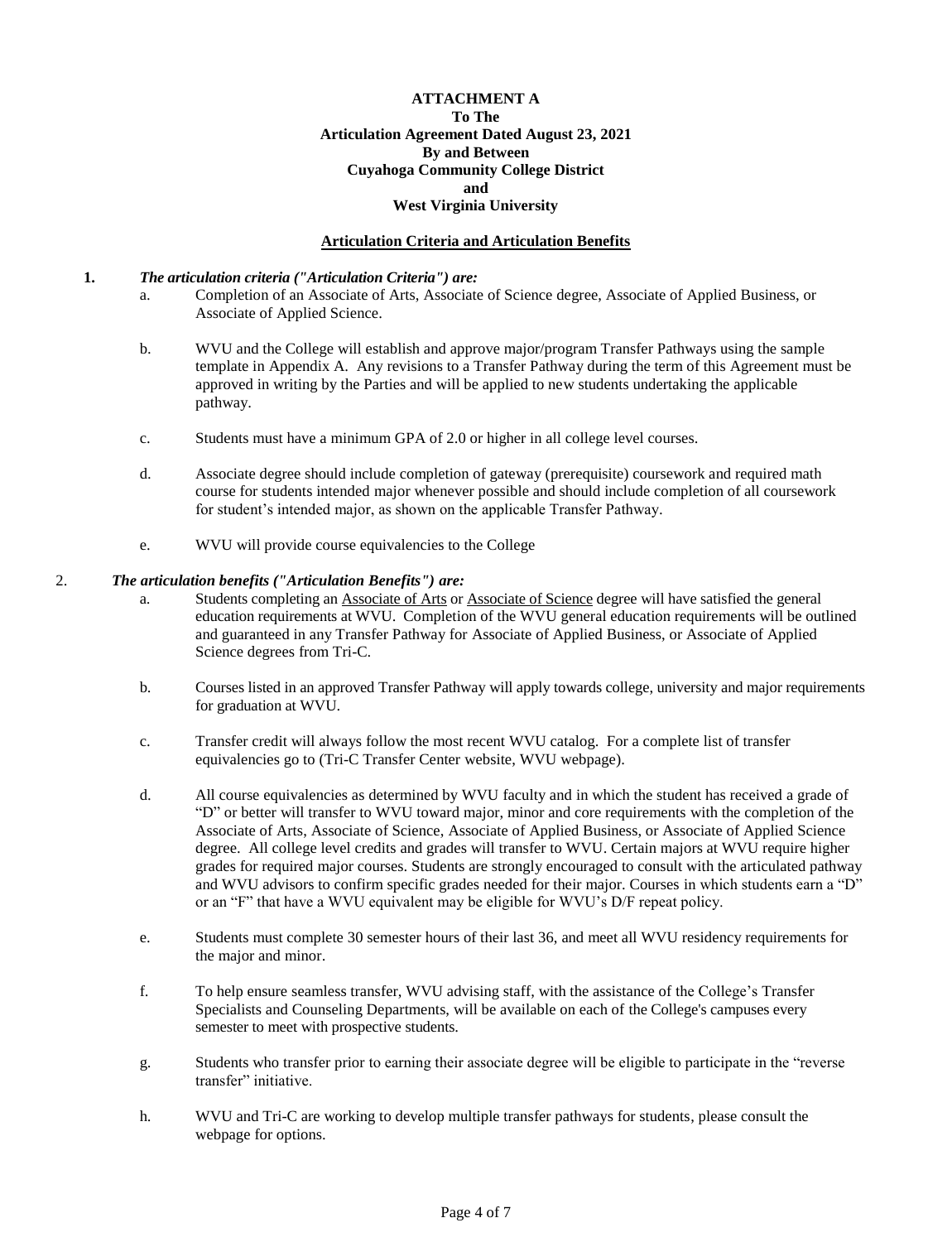# **ATTACHMENT B**

To The Articulation Agreement Dated August 23, 2021 By and Between Cuyahoga Community College District And West Virginia University

#### **Marketing and Advertising Restrictions**

Promotion of Partnership to Domestic and International Students

In order for Cuyahoga Community College and West Virginia University to reach out to partners and the community effectively, it is important to monitor the impression conveyed through all forms of communication such as advertising, publications, and signage. The sum total of all impressions generated by these communications must be effective and meaningful to the audiences with which the College communicates.

Therefore, the Parties agree that any use of the other's name, trade name, trademark, logo and tagline, or any other defining symbol or name associated with either entity during the term of this Agreement shall be for the sole purpose of promoting this Agreement. Express written permission or a limited license is required to use the other Party's name, trade name, trademark, logo, tagline, or any other defining symbol or name associated with the other entity. Neither Party will use the other's name or symbols in a way that would cause confusion in the public mind as to the relationship between the Parties. All written materials associated with this agreement must distinctly note the termination date of the Agreement, the degrees within the Agreement, and the average additional hours required to complete the completion degree. Any and all promotional materials, including written, verbal, video graphic, electronic, or multimedia of any kind, must be reviewed and approved by both Parties prior to any use or distribution.

#### **Marketing Contacts:**

Cuyahoga Community College District: West Virginia University:

Eric Wheeler Tony Dobies Director, Creative Services Senior Director of Marketing Integrated Communications Department West Virginia University Cuyahoga Community College anthony.dobies@mail.wvu.edu Jerry Sue Thornton Center 2500 E. 22nd Street Cleveland, Ohio 44115 P: 216-987-3517 F: 216-987-4806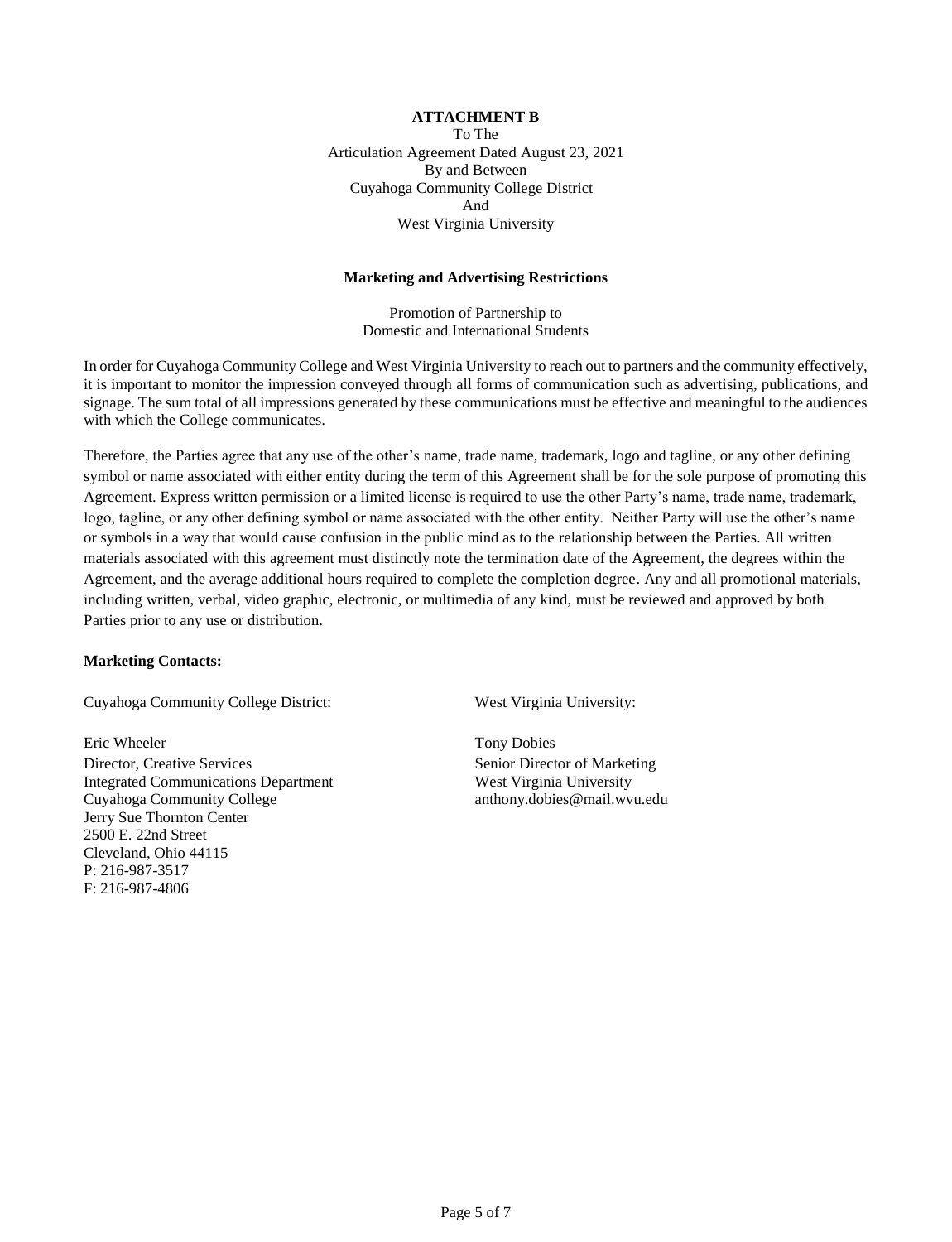

# SAMPLE **Appendix A Degree Plan/Pathway Associate of \_\_\_\_ to Bachelor of \_\_\_\_\_\_\_\_ in**

# **Suggested Transfer Pathway at Tri-C** *(2+2, readjust for 3+1)*

| <b>First Semester</b> |                                     | <b>Credits</b> | Second<br><b>Semester</b>    |                                                              | <b>Credits</b> |
|-----------------------|-------------------------------------|----------------|------------------------------|--------------------------------------------------------------|----------------|
| ENG 1010/101H         | <b>English Composition I/Honors</b> | 3              | ENG 1020/102H<br>or ENG 2151 | English Composition II/Honors or<br><b>Technical Writing</b> |                |
|                       |                                     |                |                              |                                                              |                |
|                       |                                     |                |                              |                                                              |                |
|                       |                                     |                |                              |                                                              |                |
|                       |                                     |                |                              |                                                              |                |
|                       |                                     |                |                              |                                                              |                |

| <b>Third Semester</b> | <b>Credits</b> | Fourth<br>Semester | <b>Credits</b> |
|-----------------------|----------------|--------------------|----------------|
|                       |                |                    |                |
|                       |                |                    |                |
|                       |                |                    |                |
|                       |                |                    |                |
|                       |                |                    |                |
|                       |                |                    |                |

**Associate of Arts Degree Awarded** Total Hours:

**Suggested Degree Plan at \_\_\_\_\_**

| <b>Fifth Semester</b> | <b>Credits</b> | <b>Sixth Semester</b> | <b>Credits</b> |
|-----------------------|----------------|-----------------------|----------------|
|                       |                |                       |                |
|                       |                |                       |                |
|                       |                |                       |                |
|                       |                |                       |                |
|                       |                |                       |                |
|                       |                |                       |                |

| <b>Seventh Semester</b> | <b>Credits</b> | <b>Eight Semester</b> | <b>Credits</b> |
|-------------------------|----------------|-----------------------|----------------|
|                         |                |                       |                |
|                         |                |                       |                |
|                         |                |                       |                |
|                         |                |                       |                |
|                         |                |                       |                |
|                         |                |                       |                |

**Bachelor of Arts Degree Awarded** Total Hours: